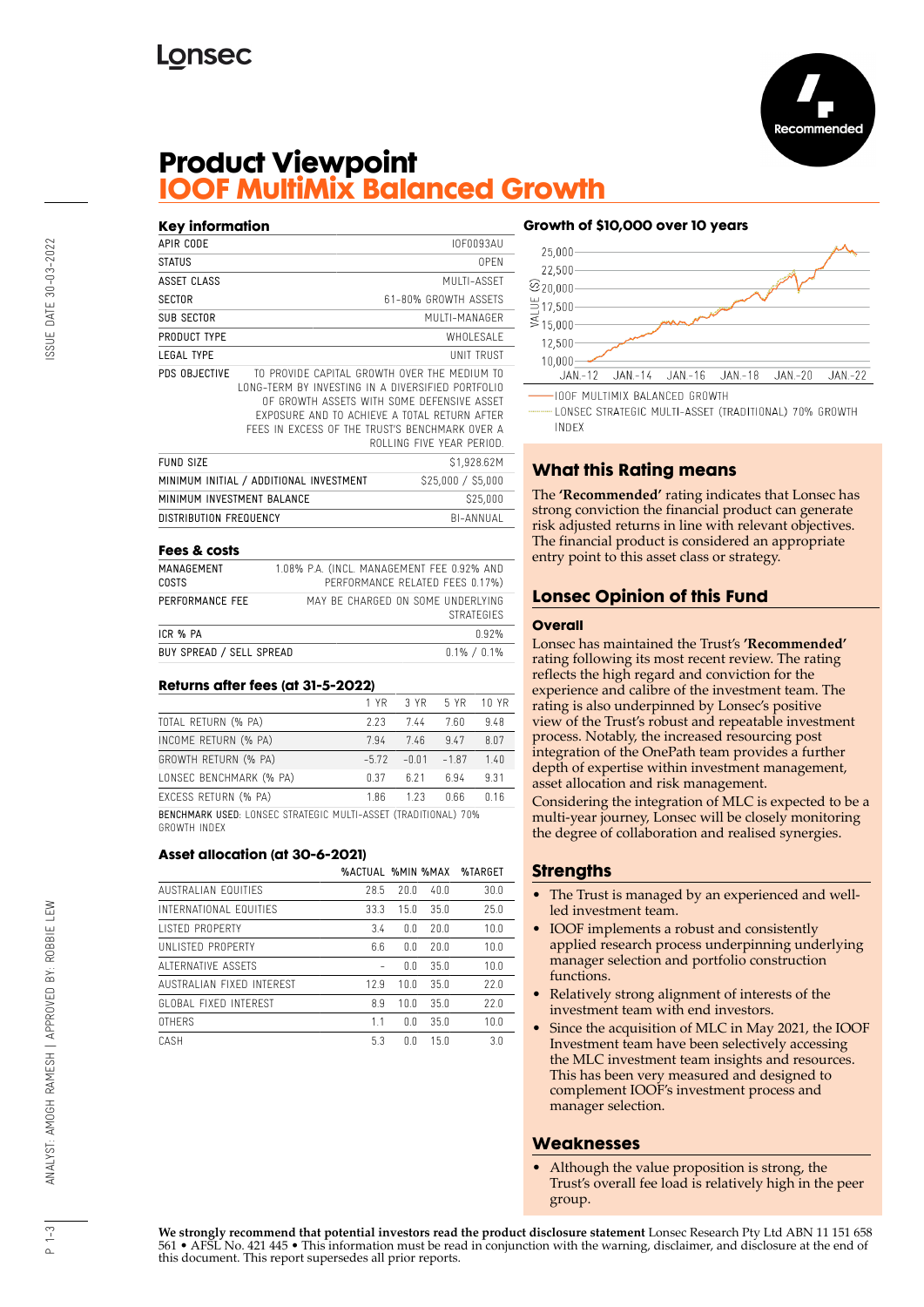# **Lonsec**

# **IOOF MultiMix Balanced Growth**

## **Product Risk Characteristics**

|                                     | <b>LOW</b> | <b>MODERATE</b> | <b>HIGH</b> |
|-------------------------------------|------------|-----------------|-------------|
| <b>BUSINESS SUSTAINABILITY RISK</b> |            |                 |             |
| CAPITAL VOLATILITY                  |            |                 |             |
| CREDIT RISK                         |            |                 |             |
| <b>INTEREST RATE RISK</b>           |            |                 |             |
| FORFIGN CURRENCY RISK               |            |                 |             |
| <b>I FVFRAGF RISK</b>               |            |                 |             |
| SECURITY CONCENTRATION RISK         |            |                 |             |
| SECURITY LIQUIDITY RISK             |            |                 |             |
| REDEMPTION RISK                     |            |                 |             |

Risk categories are based on Lonsec's qualitative opinion of the risks inherent in the financial product's asset class and the risks relative to other financial products in the relevant Lonsec sector universe.

## **ESG BIOmetric**

| <b>LOW</b> | <b>MODERATE</b> | <b>HIGH</b> |
|------------|-----------------|-------------|
|            |                 |             |
|            |                 |             |

## **What is this Fund?**

The IOOF MultiMix Balanced Growth Trust (the Trust) is a 72%/28% growth/defensive Multi-Manager offering that has exposure to a broad range of asset classes (including equities, fixed interest, property and alternatives) and employs a selection of specialist fund managers.

## **Using this Fund**

Lonsec notes that the Manager has produced a Target Market Determination ('TMD') which forms part of the Responsible Entity's Design and Distribution Obligations for the Trust. Lonsec has collected the TMD that has been provided by the Manager and notes that this should be referred to for further details on the Target Market Summary, Description of Target Market and Review Triggers.

Multi-Asset Class Multi-Manager Funds are well suited to investors who desire a diversified portfolio, but have limited capital to invest.

#### **Suggested Lonsec risk profile suitability**

SECURE DEFENSIVE CONSERVATIVE BALANCED GROWTH HIGH GROWTH

For guidance on appropriate asset allocations and risk profiles, refer to the latest Lonsec Strategic Asset Allocation Review and Risk Profile Definitions on our website.

## **Manager Profile**

Insignia Financial Ltd ('Insignia Financial') is a wealth management company offering products and services across; financial advice and distribution, portfolio and estate administration and investment management. Insignia Financial is listed on the Australian Stock Exchange (ASX code: IFL). As of 31 December 2021, Insignia Financial had \$325.8bn in Funds Under Management and Administration.

#### **Top 10 holdings (at 31-3-2022)**

| <b>NAME</b>                     | WEIGHT % |
|---------------------------------|----------|
| <b>BHP GROUP LIMITED</b>        | 1.3      |
| MICROSOFT CORP                  | 0.9      |
| NATIONAL AUSTRALIA BANK LIMITED | 0.8      |
| MACQUARIF GROUP LIMITED         | 0.7      |
| AMAZON.COM, INC.                | 0.7      |
| CSL LIMITED (AUD)               | 0.7      |
| TRANSURBAN GROUP                | 0.7      |
| APPI F INC                      | 0.7      |
| AI PHARFT INC                   | 0.6      |
| TELSTRA CORPORATION LIMITED     | 0.5      |
|                                 |          |

SOURCE: FE FUNDINFO